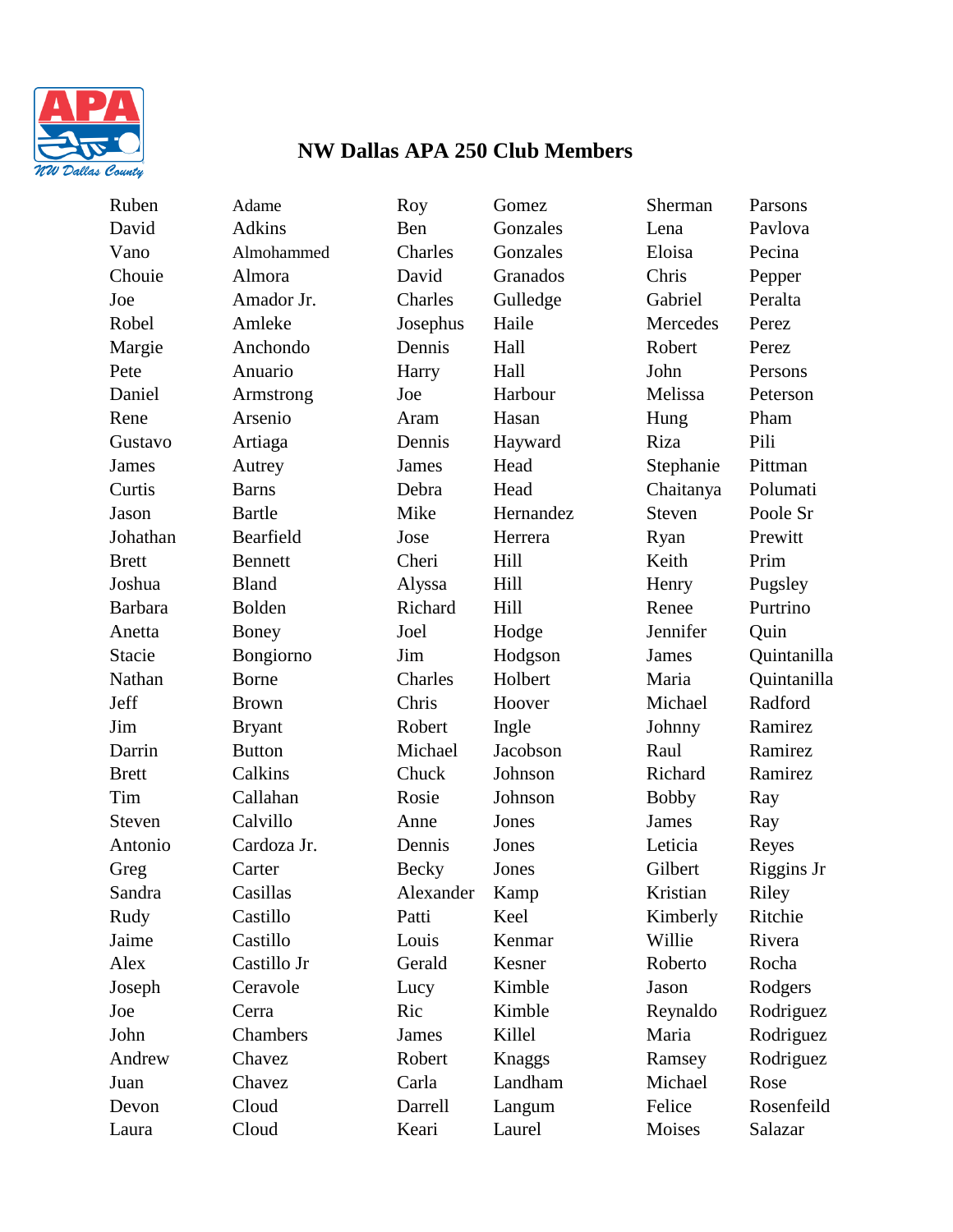| Sierra Lei    | Cody           | Ramona       | Lee           | Jason        | Sams           |
|---------------|----------------|--------------|---------------|--------------|----------------|
| <b>Nick</b>   | Conner         | Matthew      | Levy          | Eddie        | Sanchez        |
| Juan          | Contreras      | Adam         | Lincecum      | Gustavo      | Sanchez        |
| Sophia        | Cordova        | Laura        | Lim           | Juan         | Santacurz      |
| Ashley        | Cory           | Joseph       | Livingston    | Kay          | Shannon        |
| Marsha        | Craven         | Mike         | London        | Larry        | Shalet         |
| Steven        | Creech         | Lisa         | Lopez         | Sharon       | Shalet         |
| Misty         | Creech         | Matthew      | Low           | Satinder     | Sidhu          |
| David         | Criss          | Epifanio     | Madrigal      | Edward       | Sigler         |
| Gary          | Crockett       | Hartmut      | Mantel        | Jason        | Smith          |
| Marsha        | Crumpton       | Isabella     | Mantel        | Randy        | Smith          |
| Richard       | Dankovcik      | Ryan         | Masterson     | Francisco    | Soto           |
| Penny         | Dankovcik      | Angel        | Martinez      | Melissa      | Southerland    |
| Guadalupe     | Deleon         | Aron         | <b>Mattes</b> | Michael      | St.Clair       |
| Richard       | Dobscha        | Joel         | Mazur         | Jacob        | <b>Starkey</b> |
| Jose          | Dorado Jr      | Aundrea      | McKevlin      | Debrorah     | Steward        |
| Manuel        | Eguia          | Michelle     | McCraw        | Amber        | <b>Stice</b>   |
| Ernestina     | Eguia          | John         | McGann        | Travis       | Stinson        |
| Gert          | Ehing          | Connie       | McManigal     | April        | Swanner        |
| Christopher   | Elrich         | Harvey       | McReynolds    | Todd         | Swanson        |
| Jesse         | Enriquez       | Raymond      | Medina        | Carolyn      | Swift          |
| Joseph        | Enriquez       | Tommy        | Medina        | Jonathan     | Summit         |
| Marcy         | Enriquez       | Alton        | Mendoza       | Matt         | Tanenbaum      |
| <b>Buddy</b>  | Estelle Jr.    | George       | Merchan       | Rick         | Tellez         |
| <b>James</b>  | Estrada        | Alex         | Meza          | <b>Bob</b>   | Thurgood       |
| Stephan       | Ewing          | Carlos       | Meza          | Erin         | Thurman        |
| Kyle          | Featheringill  | Mark         | Miller        | Kevin        | Tu             |
| Victor        | Feliciano      | Jessica      | Mireles       | <b>Brian</b> | Tucker         |
| Neal          | Ferguson       | <b>James</b> | Moler         | Rowena       | Turner         |
| Jevon         | Finley         | Tim          | Molitor       | Tanya        | Uhrich         |
| Lelsie        | Flanagan       | Alexander    | Moreno        | Chris        | Villanueva     |
| Dylan         | Fraser         | Manuel       | Moreno        | Phi          | Vu             |
| Ian           | Fleming        | Sandra       | Moreno        | Dan          | Vuong          |
| Miguel        | Flores         | Lee          | Mosler        | Johnny       | Walker         |
| <b>Stacey</b> | Flores         | Kayla        | Muse          | Gerald       | Warren         |
| Alicia        | <b>Flowers</b> | Bo           | Najdrovsky    | Robert       | Webester       |
| Sean          | Freeze         | Seth         | <b>Naxon</b>  | Christopher  | White          |
| William       | Fuller         | Duncan       | <b>Neely</b>  | Collin       | White          |
| Mo            | Galindo        | Cherie       | Nelson        | Michela      | White          |
| Efren         | Garcia         | Guy          | Newman        | Stephanie    | White          |
| Maria         | Garcia         | Diana        | Nunn          | Robert       | Wiley          |
| David         | Gardner        | Tony         | Nuziard       | <b>James</b> | Wisehart       |
| Stephen       | Gartside       | Samuel       | Nyakeriga     | Frederic     | Wolchik        |
| Ricky         | Gates          | Cindy        | O'Quinn       | Jerry        | Yang           |
|               |                |              |               |              |                |